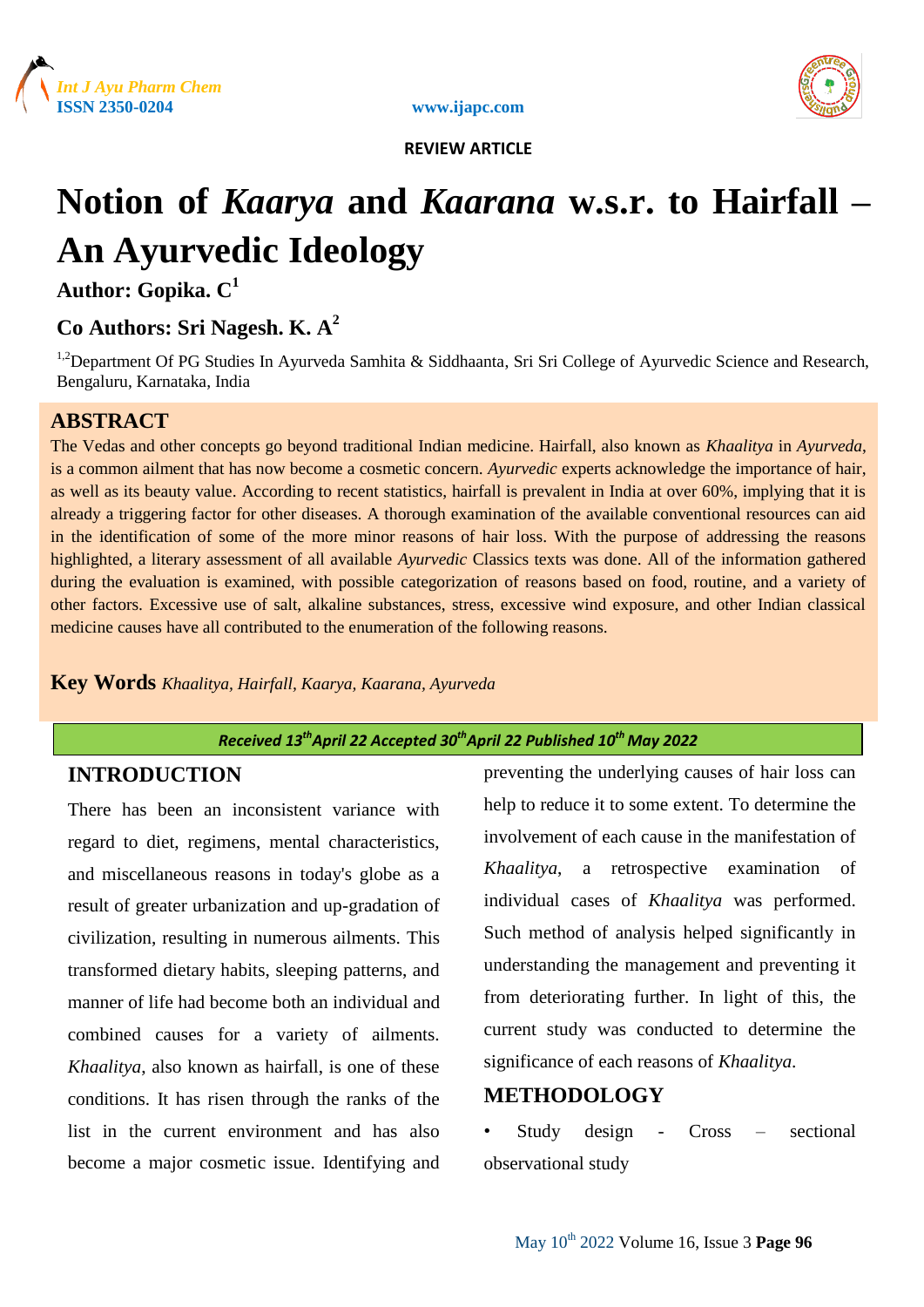



#### **ISSN 2350-0204 www.ijapc.com**

#### **REVIEW ARTICLE**

- Sampling method Convenient sampling
- Sample size  $-370$

• Case Performa - Case proforma includes the details of demographic data, *vyaadhi vruttanta, vyasanaadi, Ashtasthaana pareeksha,* and *dashavidha pareeksha* of the patient.

**Table 1** Criteria

Standardized Questionnaire, that had closed end objective questions based on *Khaalitya nidaanaas* (which were compiled from *Ayurvedic* classics) which were answered by the patient. The inclusion and exclusion criteria along with the diagnostic criteria are provided in Table 1.

| <b>Inclusion Criteria</b>   | <b>Exclusion Criteria</b>     |                   | Diagnostic criteria |                                                                    |
|-----------------------------|-------------------------------|-------------------|---------------------|--------------------------------------------------------------------|
| Diagnosed cases of          | Patients who are not willing  | Subjective        |                     | Hairfall                                                           |
| khaalitya were selected.    | for the study were excluded.  | parameters        |                     | Breaking of hair                                                   |
|                             |                               |                   | ٠                   | Roughness of hair                                                  |
|                             |                               |                   |                     | Thinning of hair                                                   |
| Samples aged 18-50 years    | Patients who are having a     | <b>Objective</b>  |                     | Scalp examination                                                  |
| were selected irrespective  | history of khaalitya for more | <b>Parameters</b> |                     | Hair count test                                                    |
| of gender                   | than 2 years.                 |                   |                     | Hair pulling test                                                  |
| <b>REVIEW OF LITERATURE</b> |                               |                   |                     | The kaarana is the means through which the                         |
| Kaarana <u>:</u>            |                               |                   |                     | <i>kartaa</i> performs action <sup>2</sup> . Table No: 2 shows the |
|                             |                               |                   |                     | verious fulfilling eritories for Keerene to be                     |

• The one that exists before the specific

*kaarya* is referred to as *kaarana<sup>1</sup>* .

various fulfilling criterias for Kaarana, to be known it as a cause.

|  | <b>Table 2</b> Criterias for Kaarana |  |  |  |
|--|--------------------------------------|--|--|--|
|--|--------------------------------------|--|--|--|

| Lakshana of Kaarana <sup>3</sup>                               |                                                                |
|----------------------------------------------------------------|----------------------------------------------------------------|
| Poorvavrittitwa(Antecedence)                                   | Kaarana exists before the Kaarya                               |
| Niyatatwa(Invariable)                                          | Whenever there Kaarya exists, Kaarana should exist invariably. |
| Ananyathaasiddhi (Unconditional)                               | The factor which is more essential                             |
| Kaarya:                                                        | gradual loss of hair, eventually leading to                    |
| <i>Kaarya</i> is an element that is missing prior<br>$\bullet$ | complete hair loss <sup>5</sup> . Table No: 3 shows the        |
| to its production <sup>4</sup> .                               | nidaanaas of Khaalitya which were found from                   |
| Khaalitya:                                                     | Ayurvedic classics.                                            |

• *Khaalitya* is a disorder characterized by the

Table 3 Nidaanaas of Khaalitva<sup>5</sup>

| Aahaaraja nidaanaas                          | Vihaaraja nidaanaas                                                                   | Maanasika nidaanaas                                 |
|----------------------------------------------|---------------------------------------------------------------------------------------|-----------------------------------------------------|
| Amla Aahara atisevana (excessive             | Atapa ati sevana (exposure to hot weather)                                            | Chinta(Over thinking)                               |
| intake of sour food)                         |                                                                                       |                                                     |
| <i><b>Atisheetambu</b></i><br>sevana         | (excessive Ati Bhaashya (excessive talking)                                           | Anya kaaranaas                                      |
| intake of cold food)                         |                                                                                       |                                                     |
| alcohol)                                     | Atimadyapana (excessive intake of Atimaithuna (excessive sexual indulgence)           | Abhyanga dwesha (Not following<br>oleation therapy) |
| heavy food)                                  | <b>Guru ahara atisevana (Intake of Bhaashpa nigraha (suppression of tears)</b>        |                                                     |
| Harita shaaka atisevana (excessive           | Divaswapna (day sleep)                                                                |                                                     |
| intake of green leafy vegetables)            |                                                                                       |                                                     |
| cold food)                                   | <b>Hima</b> aahara atisevana (intake of <i>Hima sevana</i> (exposure to cold weather) |                                                     |
|                                              |                                                                                       |                                                     |
| Lavana ati sevana (Intake of salty<br>foods) | <i>Pragvata sevana</i> (exposure to easternly<br>wind)                                | ٠                                                   |
| Lavanaahaara with ksheera                    | <i>Ratrijagarana</i> (night vigil)                                                    | ٠                                                   |
|                                              |                                                                                       |                                                     |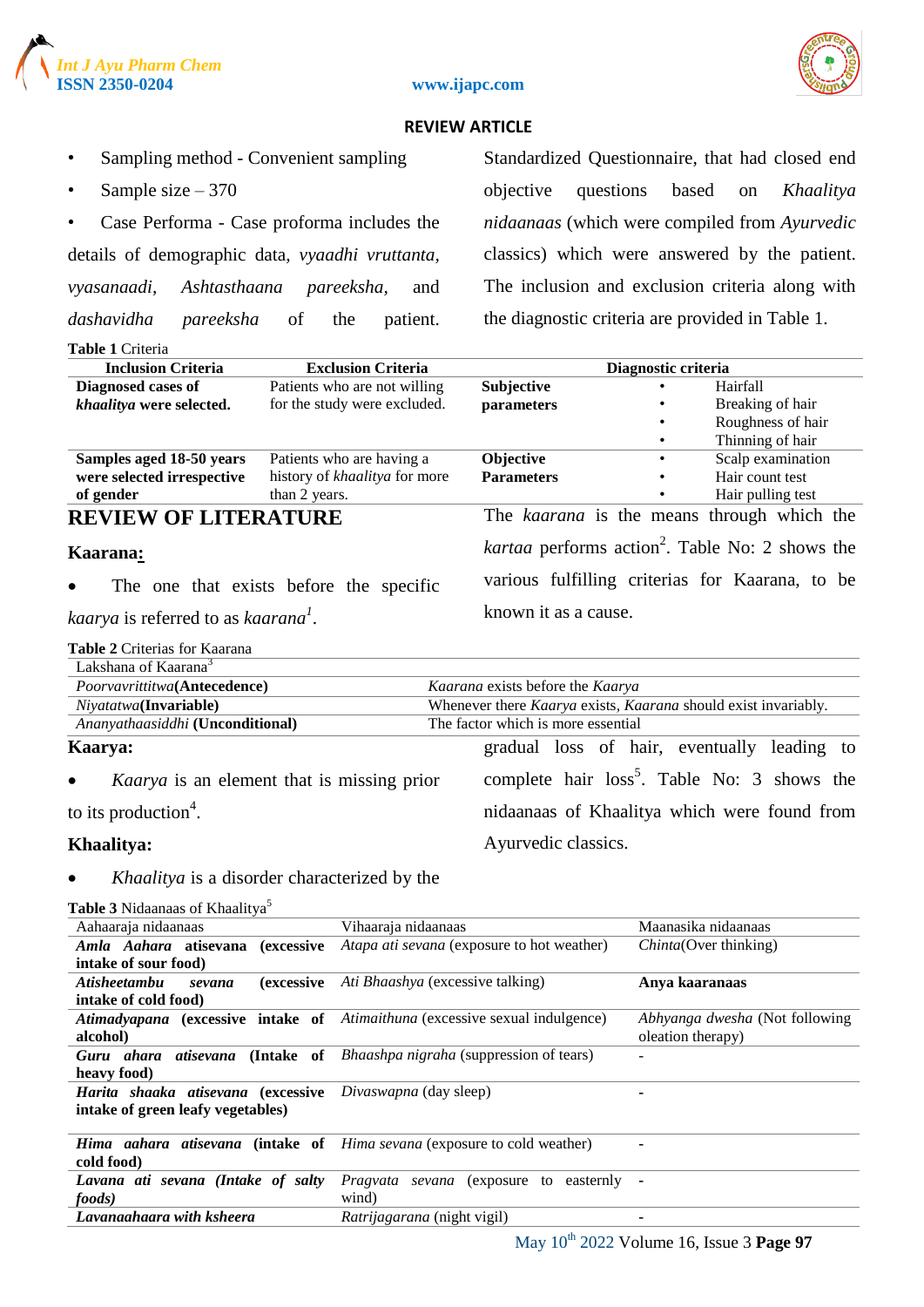





|                                                                                               |              |                          | Rajo dhuma sevana (exposure to dust & - |                              |    |                          |                |                                            |
|-----------------------------------------------------------------------------------------------|--------------|--------------------------|-----------------------------------------|------------------------------|----|--------------------------|----------------|--------------------------------------------|
| fumes / smoke)                                                                                |              |                          |                                         |                              |    |                          |                |                                            |
| Rodhana (excessively crying)<br>265<br>71.6%<br>Khaalitya:<br>Vegetarian<br>Vrudda<br>Aahaara |              |                          |                                         |                              |    |                          |                |                                            |
| Sampraapti                                                                                    | of           |                          | Pitta,                                  | <b>Nidra</b>                 |    | Irregular                | 136            | 36.7%                                      |
| together with Vata, reaches Romakoopa and                                                     |              |                          |                                         |                              |    | sleep                    |                |                                            |
| causes hair loss, whilst Shleshma, along with                                                 |              |                          |                                         | <b>Nature</b><br>Work        | of | Involving<br>travelling  | 133            | 35.9%                                      |
| Shonita, causes avarodha of the Romakoopa                                                     |              |                          |                                         | <b>Aggravating</b><br>factor |    | Travelling               | 124            | 33.5%                                      |
| channels, preventing hair regeneration, and this                                              |              |                          |                                         | <b>Prakruti</b><br>Pareeksha |    | Vaatapittaja<br>prakruti | 267            | 72.1%                                      |
| condition is known as <i>Indralupta</i> , <i>Khaalitya</i> , or                               |              |                          |                                         | <b>Kesha Varna</b>           |    | Krushna<br>varna         | 170            | 45.9%                                      |
| Ruhya <sup>3</sup> . The following (Table No:4) are the                                       |              |                          |                                         | <b>Nature</b>                | of | Rooksha                  | 300            | 81.1%                                      |
|                                                                                               |              |                          |                                         | Keshabhoomi                  |    |                          |                |                                            |
| observations obtained through the present study.<br><b>Table 4 Observations</b>               |              |                          |                                         | Keshabhoomi<br>kandu         |    | Present                  | 218            | 58.9%                                      |
|                                                                                               |              |                          |                                         |                              |    |                          |                | The results which are obtained through the |
| Data                                                                                          | <b>Scale</b> | No. Of<br><b>Samples</b> | Percentage                              | present study                |    | are<br>as                | follows,       | represented                                |
| Pradhaana                                                                                     | Khaalitya    | 158                      | 42.7%                                   |                              |    |                          |                |                                            |
| Vedana                                                                                        | since1 year  |                          |                                         | through Table No: 5.         |    |                          |                |                                            |
| Vayah                                                                                         | Madhyama     | 191                      | 51.6%                                   |                              |    |                          |                |                                            |
| <b>Table 5 Results</b>                                                                        |              |                          |                                         |                              |    |                          |                |                                            |
| Data                                                                                          |              |                          | Obtained                                | P Value                      |    | Significance             | Association    |                                            |
|                                                                                               |              |                          | Value                                   |                              |    |                          |                |                                            |
| <b>Family History</b>                                                                         |              |                          | 321                                     | 0.060                        |    | Insignificant            | No association |                                            |
| <b>H/O Dandruff</b>                                                                           |              |                          | 202                                     | 0.04                         |    | Significant              | Strong         |                                            |
| H/O Anemia                                                                                    |              |                          | 12                                      | 0.060                        |    | Insignificant            | No association |                                            |
| Usage of hot water for hair washing                                                           |              |                          | 236                                     | 0.014                        |    | Significant<br>Weak      |                |                                            |
| Non - Application of oil over the scalp                                                       |              |                          | 311                                     | 0.372                        |    | Insignificant            | No association |                                            |
| <b>H/O Stress</b>                                                                             |              |                          | 246                                     | 0.049                        |    | Significant              | Strong         |                                            |
| <b>H/O Previous illness</b>                                                                   |              |                          | 56                                      | 0.034                        |    | Significant              | Strong         |                                            |
| <b>Exposure to sun</b>                                                                        |              |                          | 192                                     | 0.166                        |    | Insignificant            | No association |                                            |
| <b>Exposure to wind</b>                                                                       |              |                          | 340                                     | 0.032                        |    | Significant              | Strong         |                                            |
| <b>Exposure to dust/smoke</b>                                                                 |              |                          | 179                                     | 0.158                        |    | Insignificant            | No association |                                            |
| <b>Exposure to Cold weather</b>                                                               |              |                          | 302                                     | 0.009                        |    | Significant              | Strong         |                                            |
| Awakening at night                                                                            |              |                          | 333                                     | 0.008                        |    | Significant              | Weak           |                                            |
| H/O Day sleep                                                                                 |              |                          | 329                                     | 0.037                        |    | Significant              | Strong         |                                            |
| <b>H/O Excessive talking</b>                                                                  |              |                          | 45                                      | 0.17                         |    | Insignificant            | No association |                                            |
| <b>H/O</b> Control of tears                                                                   |              |                          | 42                                      | 0.9                          |    | Insignificant            | No association |                                            |
| H/O Excessive of sexual intercourse                                                           |              |                          | 42                                      | 0.014                        |    | Insignificant            | No association |                                            |
| H/O Excessive alcohol intake                                                                  |              |                          | 60                                      | 0.197                        |    | Insignificant            | No association |                                            |
| H/O Heavy meal intake                                                                         |              |                          | 143                                     | 0.001                        |    | Significant              | Strong         |                                            |
| H/O Excessive of salty food intake                                                            |              |                          | 252                                     | 0.03                         |    | Significant              | Strong         |                                            |
| H/O Excessive sour food intake                                                                |              |                          | 223                                     | 0.023                        |    | Significant              | Weak           |                                            |
| H/O Excessive pickle/vinegar food intake                                                      |              |                          | 169                                     | 0.006                        |    | Significant              | Weak           |                                            |
| H/O Excessive leafy vegetable intake                                                          |              |                          | 95                                      | 0.008                        |    | Significant              | Weak           |                                            |
| H/O Excessive refrigerated drinks intake                                                      |              |                          | 104                                     | 0.040                        |    | Significant              | <b>Strong</b>  |                                            |

**H/O Excessive salty foods with milk intake** 170 0.001 Significant Weak **DISCUSSION**

'Vitarka' is one of the six characteristics that a competent scholar must possess, according to *Acharya Charaka*.

May 10th 2022 Volume 16, Issue 3 **Page 98 Discussion on** *Kaarya* **and** *Kaarana***:** Prior to the manifestation of *kaarya*, there must always be a *kaarana* present. In all disorders, all three requirements must be met in order for a *kaarana*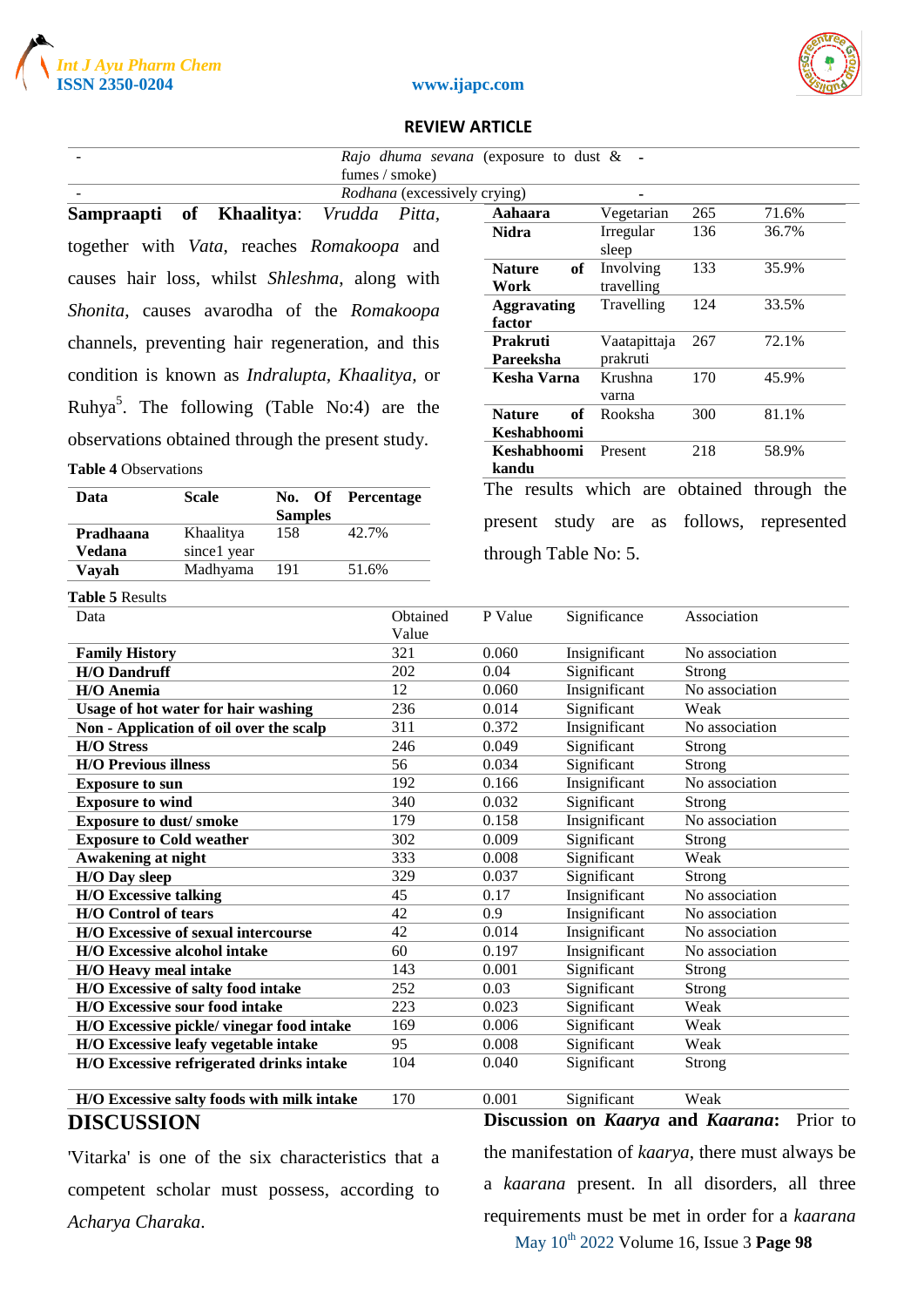





to manifest a *kaarya*. The *Aaptopadesha pramaana* is used to identify the *kaaranas* at first. Then comes kaarya analysis, which includes determining *Khaalitya* using the *pratyaksha pramaana* and identifying the *Kaaranas* using the *anumaana pramaana. Aaptopadesha* and *pratyaksha* are confirmed first in a retrospective study, and then *kaaranaanumaana* is performed as a second phase. We have several *kaaranas* in this study, but there is only one *kaarya*. Individual *nidaanaas* have the ability to manifest *khaalitya* as well. Weakly connected *nidaanaas* were only contributory reasons in the case of numerous *nidaanaas*, whereas powerful causes produced the *vyaadhi*. As a result, we can deduce that a disease's *kaarya* is always one, and that *kaaranas* can be many or single. Only the intensity of the *nidaaanas* that induced khaalitya can be comprehended if all the causes are determined to be equally powerful. In addition, the *vyaapti* of the disease can vary depending on the presence of *keshabhoomi, keshamoola*, and other factors that must be analyzed and verified. In such circumstances, treatment can be tailored based on the participation of *nidaanaas* strength. When only one nidaanaa is involved, treatment becomes easy and may be tailored to the *nidaana*. When many *nidaanas* are involved, the condition becomes more severe, and multi-phased treatment might be used. Different levels and

| <b>Table 6</b> Status of Various Kaarana Bheda |  |  |  |  |  |  |
|------------------------------------------------|--|--|--|--|--|--|
|------------------------------------------------|--|--|--|--|--|--|

intensities of treatment can be arranged based on this.

## **Fulfillment of the criteria's of Kaarana with the obtained Nidaanaas of khaalitya:**

 *Poorvavruttitwa –* Prior to the commencement of *kaarya, kaarana* should exist. At least one of the *nidaanaas* of *Khaalitya* should be present previous to the appearance of *Khaalitya* (which is known through history taking).

 *Niyatatwa* – *Kaarana* should always be present whenever a *kaarya* exists. That is, if *khaalitya* manifests, one of the *nidaanaas* described above should invariably be present (as evidenced by the survey) prior to its manifestation.

 *Ananyatha siddhi* – Among the *khaalitya nidaanaas*, the presence of tightly connected *nidaanaas* is particularly essential in exhibiting the *vyaadhi*. It could be a single *nidaana* or a collection of *nidaanaas*. When there are multiple *nidaanaas*, it is always vital to have a powerful *nidaana* capable of displaying the ailment. The four causes should generate *Khaalitya* in the case of sets of four *nidaanaas*; otherwise, *Khaalitya* would not have emerged**. Table No 6 shows the Status of Various** *Kaarana bheda* **in a** *Kaarya* **Manifestation**

The status of various types of causes and its role in manifesting a disease is interpreted through

| Status of Various Kaarana Bheda in a Process Manifestation |                    |               |         |         |  |  |
|------------------------------------------------------------|--------------------|---------------|---------|---------|--|--|
| Sl. No                                                     | Kaarana            | <b>Before</b> | During  | After   |  |  |
|                                                            | Samavaayi Kaarana  | Present       | Present | Present |  |  |
|                                                            | Asamavaavi kaarana | Absent        | Present | Absent  |  |  |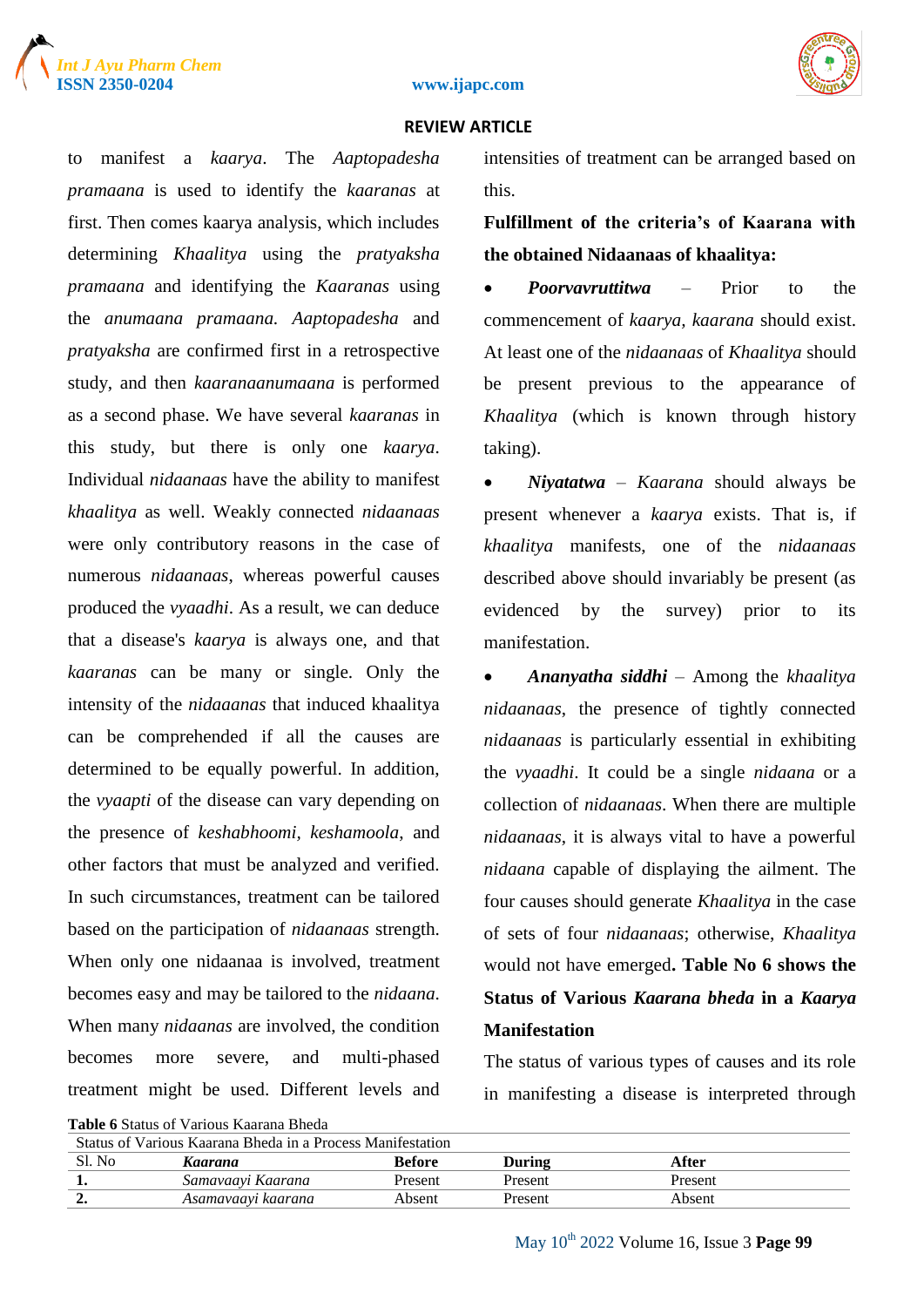







its identification in the current study are as shown

**Table 7** Categorization of various types of Kaarana in Khaalitya

| Type of <i>Kaarana</i> | In <i>Khaalitva</i>                                                               |
|------------------------|-----------------------------------------------------------------------------------|
| Samavaayi Kaarana      | Vata, Pitta, Kapha                                                                |
| Asamavaayi Kaarana     | Dosha – Dooshya Samoorchana                                                       |
|                        | Association of <i>Vata</i> and <i>pitta</i> with <i>rasa dhaatu</i> – $1st$ stage |
|                        | Association of Kapha and Rakta – $2nd$ stage                                      |
| Nimitta kaarana        | All the associated nidaanaas of Khaalitya                                         |

**Table 8** Discussion on Observations and Results (Significant Data)

|                                     | <b>Conceptual Interpretation</b> |         |           |                                            |
|-------------------------------------|----------------------------------|---------|-----------|--------------------------------------------|
| <b>Components of Data</b>           | <b>Dravya</b>                    | Guna    | Karma     | <b>Statistical Interpretation</b>          |
| <b>H/O Dandruff</b>                 | Vata, Pitta                      | Rooksha | Rookshana | Hairfall is one among the symptom of       |
|                                     |                                  | Laghu   |           | Daarunaka.                                 |
| <b>Usage of hot water for Pitta</b> |                                  | Ushna   | Swedana   | Irregularity in the practice of head bath, |
| hair washing                        |                                  | Drava   |           | Misconcerns about the effects of hot water |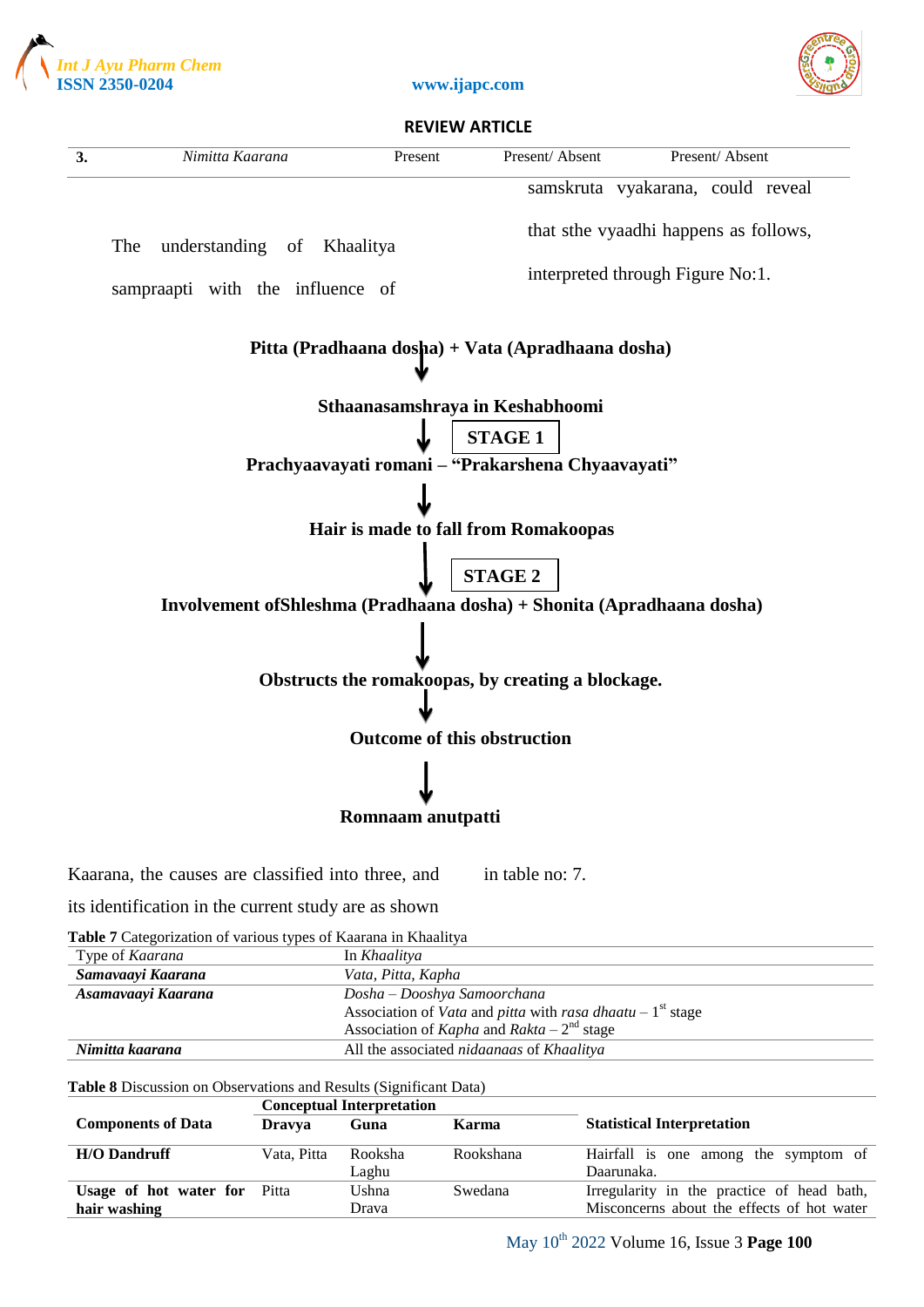





|                                    |           |             |                 | usage for hair washing.                      |
|------------------------------------|-----------|-------------|-----------------|----------------------------------------------|
| <b>H/O Stress</b>                  | Vata      | Chala       | Chintyam        | Workload and pressure, Fast paced life, and  |
|                                    |           |             |                 | tremendous increase in daily working hours   |
| <b>H/O Previous illness</b>        | TridoshaR | Rooksha     | Rookshana       | Samples taken up for the study were not      |
|                                    | akta      | Laghu Chala |                 | having any previous illnesses.               |
|                                    |           | Sheeta      |                 |                                              |
| <b>Exposure to wind</b>            | Vata      | Rooksha     | Swedana         | Travelling in two wheelers,                  |
|                                    | Pitta     | Teekshna    | Langhana        | Hair and scalp which are usually not covered |
|                                    |           | Ushna Drava |                 | by everyone                                  |
| Awakening at night                 | Vata      | Rooksha     | Rookshana       | Stressful work in this competitive world     |
|                                    |           |             | Langhana        | Compromising sleep for job and education     |
| <b>H/O Day sleep</b>               | Kapha,    | Snigdha     | Snehana         | Reversing of the biological clock due to     |
|                                    | pitta     | Guru        | <b>Brumhana</b> | night shifts                                 |
|                                    |           | Sneha       |                 |                                              |
| H/O Heavy meal intake              | Kapha     | Guru        | Stambhana       | Samples were from urban areas were the       |
|                                    |           | Snigdha     |                 | young generation were<br>found to<br>be      |
|                                    |           | Manda       |                 | consuming more of fast foods which is very   |
|                                    |           |             |                 | heavy to digest                              |
| H/O Excessive of salty             | Pitta     | Sneha Ushna | Stambhana       | Majority of the samples were students and    |
| food intake                        | Kapha     | Guru        | Snehana Swedana | those working in IT field, which had a habit |
|                                    |           |             |                 | of intake of salted fried items              |
|                                    |           |             |                 |                                              |
| H/O Excessive sour food            | Kapha     | Snigdha     | Snigdhata       | Diet conscious, Lemon juice intake in order  |
| intake                             | Pitta     | Ushna       | Shithilatha     | to feel fresh in between travel and work.    |
|                                    | Rakta     | Laghu       |                 |                                              |
| H/O<br><b>Excessive</b><br>pickle/ | Vata      | Rooksha     | Rookshana       | Practice of intake of packed food items      |
| vinegar food intake                | Pitta     | Sookshma    | Langhana        |                                              |
|                                    |           | Sara Drava  |                 |                                              |
| <b>Excessive</b><br>H/O<br>leafy   | Vata      | Rooksha     | Rookshana       | College going students preferred packed      |
| vegetable intake                   |           | Laghu       | Langhana        | foods, and fast foods which hardly contained |
|                                    |           | Sheeta      |                 | leafy vegetables.                            |
|                                    |           |             |                 |                                              |
| <b>Excessive</b><br>H/O            | Vata      | Sheeta      | Stambhana       | Make them feel fresh, and to reduce the heat |
| refrigerated<br>drinks             |           | Rooksha     | Rookshana       | produced in the body                         |
| intake                             |           | Laghu       |                 |                                              |
| <b>Excessive</b><br>H/O<br>salty   | Tridosha  | Sheeta      | Stambhana       | Consuming chips along with tea, mixture      |
| foods with milk intake             | Rakta     | Ushna       | Dhaatukshaya    | and milk etc. in between their work schedule |
|                                    |           | Snigdha     |                 | in order to refresh themselves.              |
|                                    |           | Teekshna    |                 |                                              |
|                                    |           | Guru Drava  |                 |                                              |
|                                    |           | Manda       |                 |                                              |

Table No:8 satisfies the conceptual interpretation and statistical interpretation about the results obtained in the study.

### **CONCLUSION**

*Poorvavyaadhi vruttanta*, notably the history of *Daarunaka*, plays an inextricable role in the development of *Khaalitya,* as analogous *dosha* vitiation has previously occurred. Other factors, such as *abhyanga dwesha*, which causes an excess of *rookshata* in the *keshabhoomi*, are stronger in causing *Khaalitya* to develop. As *atichintana* leads directly to *dhaatu kshaya, maanasika vikaara*, like *chinta*, is essential for the manifestation of *Khaalitya. Rookshata, laghutwa*, and *chalatwa* are caused by *praagvata's ati sevana*, whereas *ati hima sevana* creates *sheetata*, vitiating *vata dosha* and resulting in *Khaalitya. Diwaswapna* has been shown to be a stronger cause of *Khaalitya*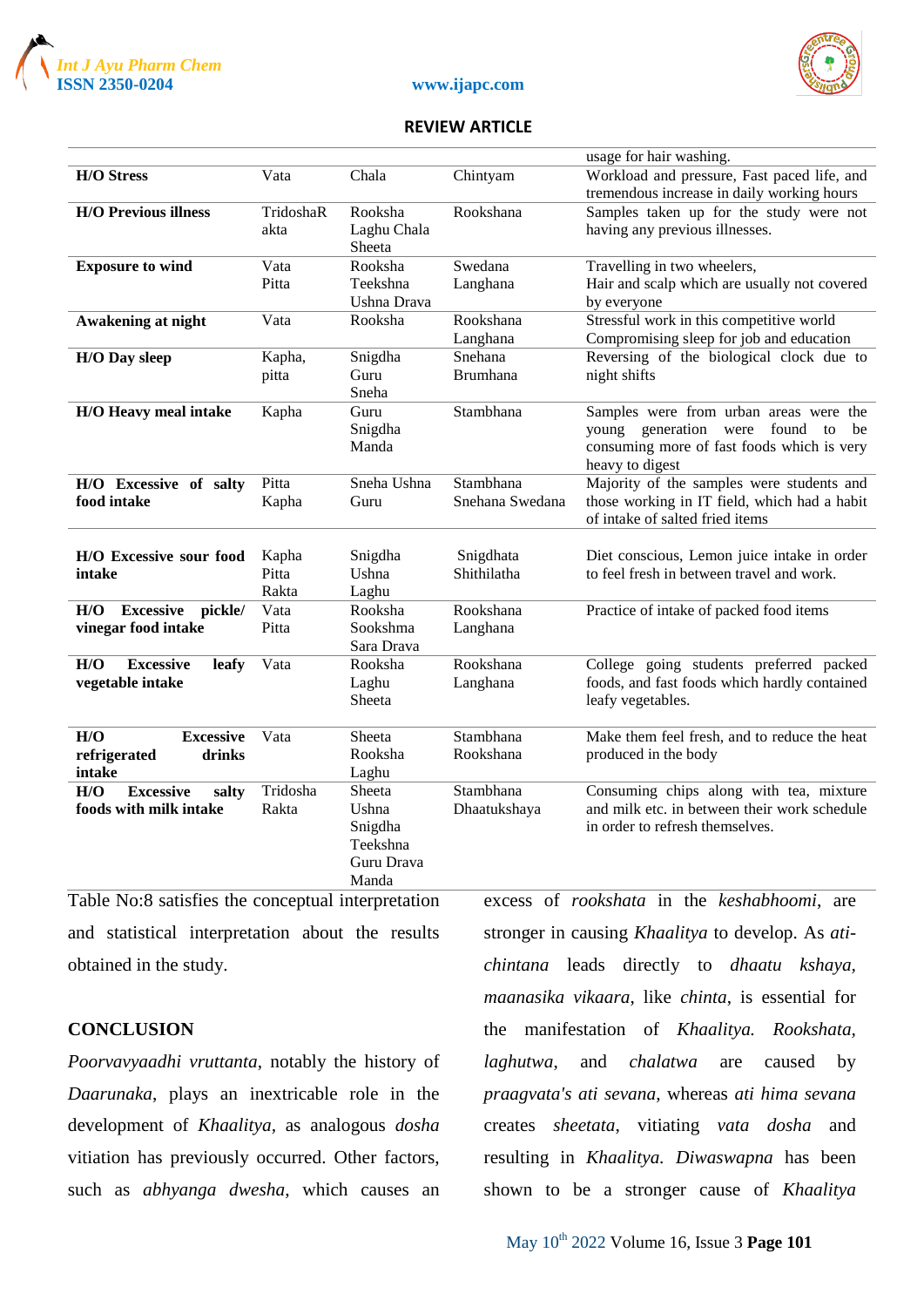





manifestation than the *kapha prakopa*. Due to the vitiation of the *kapha, pitta*, and *vata doshas, guru aahaara, lavana aahara*, and *sheeta jala aahaara sevana* can also lead to *Khaalitya*. In this investigation, the *vihaaraas* discovered that ushna jala snaana and raatri *jaagarana* are causes of *Khaalitya. Atiyoga* of *amla aahaara, kshaara atisevana, harita shaaka atisevana*, and *lavana sevana*, as well as *ksheera*, are other *aahaaraja nidaanaas* revealed as causative variables in *Khaalitya. Kula vruttanta*, or paternal side hairfall, plays a role in the appearance of *Khaalitya*, despite the fact that the result was statistically insignificant. The involvement of ati *bhaashya, ati maithuna, baashpa nigraha, madya atisevana*, and *Paandu's* current history in manifesting *Khaalitya* can be elicited through larger sample sizes in future studies, because the current study's results were clinically and statistically insignificant.